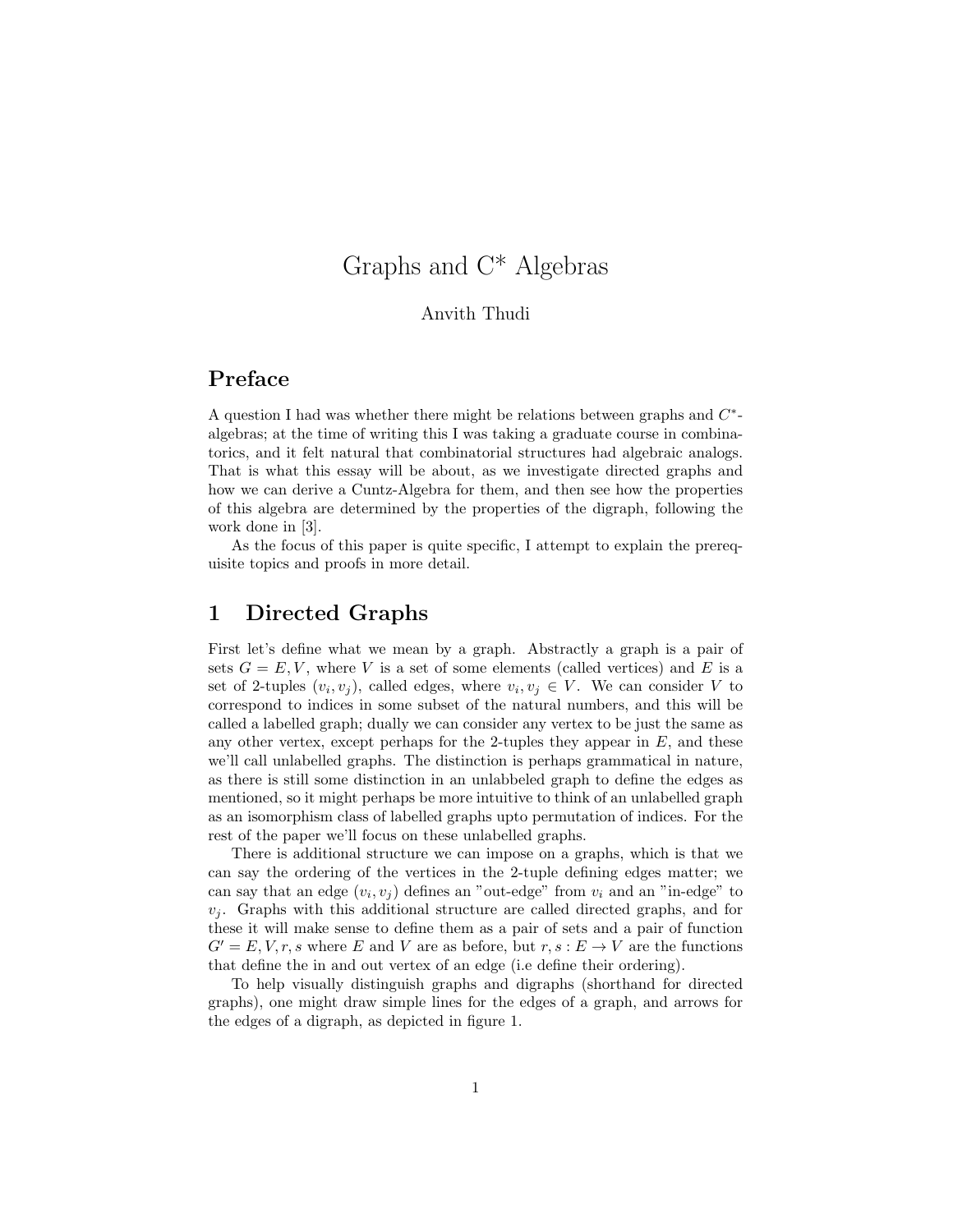

Figure 1: A regular graph and a digraph

#### 1.1 Other structures of graphs

For a regular graph, we have a canonical adjacency matrix  $A$ , which has entries 0 or 1 depending on whether the entry in the matrix  $(v_i, v_j)$  is such that  $v_i, v_j$ share an edge; in general we could have more than one edge between two vertices, and so would have an entry greater than 1, but simple graphs, those with only one edge between any two points and which are perhaps the nicest to study, will at most have an entry of 1.

An adjacency matrix for a directed graph is similar, with the one distinction being that although the adjacency matrix for a regular graph is symmetrical (as an edge from  $v_i$  to  $v_j$  is an edge from  $v_j$  to  $v_i$ , and so both  $(v_i, v_j)$  and  $(v_j, v_i)$ have a 1) a digraph isn't, as we've made a distinction with ordering of edges. This is perhaps the best way to think of the distinction between digraphs and regular graphs in general, with graphs having an additional layer of symmetry which digraphs don't have.

There is an additional matrix we can associate with digraphs, which is the edge matrix, which is a square matrix with the same dimension as number of edges (i.e we enumerate the edges), which has value 1 for entry  $(e, j)$  if  $r(e) = s(f)$  and 0 else; visually what this captures is whether two edges link up, i.e one edge leads to the next edge.

Lastly, as this is used to define the topology of a digraph in [4], there is a natural notion of a path for a graph, which is simply an ordered collection of vertices  $v_1, v_2, \cdot, v_n$ , which can be possibly infinite, such that  $(i, i + 1)$  is an edge in  $E$ . Once again for digraphs we make the additional requirement that ordering matters more, in that where as before  $(i+1, i)$  would be a satisfactory edge (as we made no distinction), we require the edge between  $v_i$  and  $v_{i+1}$  to start at i and end at  $i + 1$ . There is a specific type of path for directed graphs, called a loop, which as you can imagine is an edge that start and ends at the same vertex.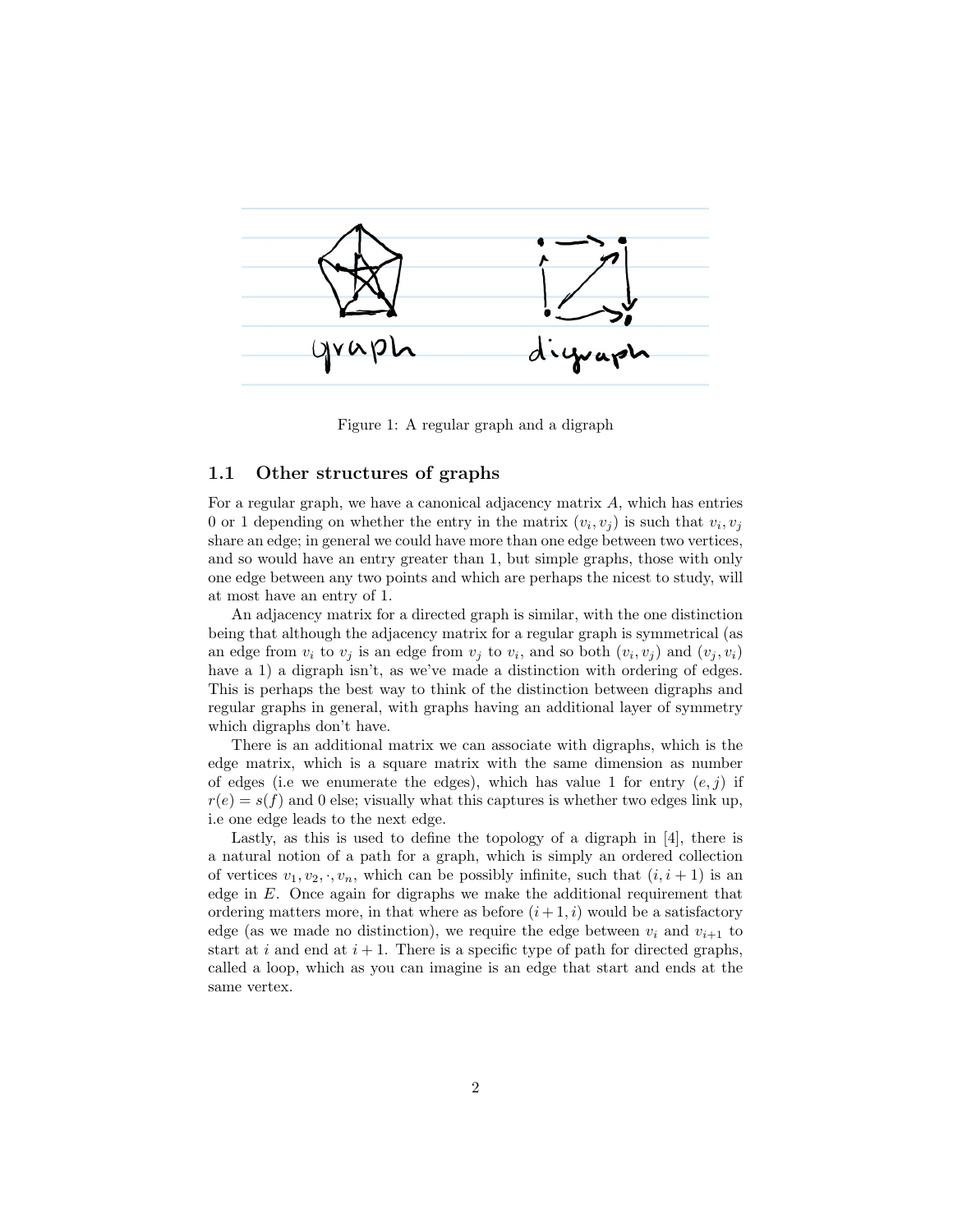## 2 Cuntz-Krieger Algbera

Now let's also setup the main algebraic object we'll be interested in, which will be the cuntz-krieger algebra for matrices with entries 0 or 1; it's rather immediate to see how this is useful as adjaceny matrix for digraphs are of this form (as we'll be really just be focused on "simple" digraphs, i.e those with only one instance of a particular edge).

However the Cuntz-krieger algebra, introduced in [2] algebra is a specific extension of the more general Cuntz algebra, introduced in [1], and so we start our discussion there and build up to the former case which we're more interested in.

#### 2.1 Cuntz-algebra

The simple definition of the Cuntz-algebra is given a hilbert space  $H$  and sequence of isometries  $\{S_i\}_{i=1}^n$  that satisfy  $\sum_{i=1}^\infty S_i S_i^* = 1$ , we define the Cuntzalgebra  $O_n$  as  $C*(S_1, \cdot, S_n)$ ; we can extend this to considering a possibly infinite sequence by requiring the sum be only less than or equal to 1'and the C∗ algebra is define the same.

However this doesn't mean much at the surface, and for the sake intuition it is perhaps far more beneficial to talk about the algebra which this is isomorphic to, and which was used in the original paper [1] to find the various properties  $O_n$  satisfies.

At a high-level this algebra we'll construct is fundamentally no different than  $C*(S_1,\dots, S_n)$  as we'll proceed to construct essentially a span of the elements generated by these isometries, but the process in which we do so will perhaps shed slight on the sequential nature we can view this algebra; once I think we recognize that we're fundamentally dealing with a collections of sequences, it's perhaps not much of a stretch to try and make a connection with sequences in other areas of math, such as the paths in a graph, which is what we'll later do.

We thus begin by considering k-tuples with elements from  $\{1, 2, \dots, n\}$ , i.e the indices of the set  $\{S_i\}_{i=1}^n$ , and defining the set of all such k-tuples as  $W_k^n$ , and furthermore define the set of all these sets for different values of k as  $W_{\infty}^{n} =$  $\cup_{k=1}^{\infty} W_k^n$ ; this is all for notation, as we can then for a given  $\alpha \in W_k^n$ , associate with it the product of isometries from  $\{S_i\}$  defined as  $S_{\alpha} = S_{\alpha_1} S_{\alpha_2} \cdot S_{\alpha_k}$ .

Now there are a couple different things we can say about these product of isometries, in particular, as we required the sum to equal 1, we have  $S_i S_j = \delta_{i,j}$ , and more generally for  $u, v \in W_k^n$ , we have  $S_u S_v = \delta_{u,v}$ .

This sort of relation is very reminiscent of the relation between basis elements of matrices, and in fact if we let  $F_k^n$  be the  $C*$  algebra generated by  $\{S_u S_v^*$ :  $u, v \in W_k^n$ , we have  $F_K^n$  is isomorphic to  $M_{n^k}$ , which is proposition 1.4 in [1] and uses the prior fact.

As we're interested in the collection of all these algebras for different k's (as we'll be interested in the C<sup>\*</sup>-algebra generated by  $\{S_i\}$ , we'll define  $F^n$  as the union of all  $F_k^n$  for different k.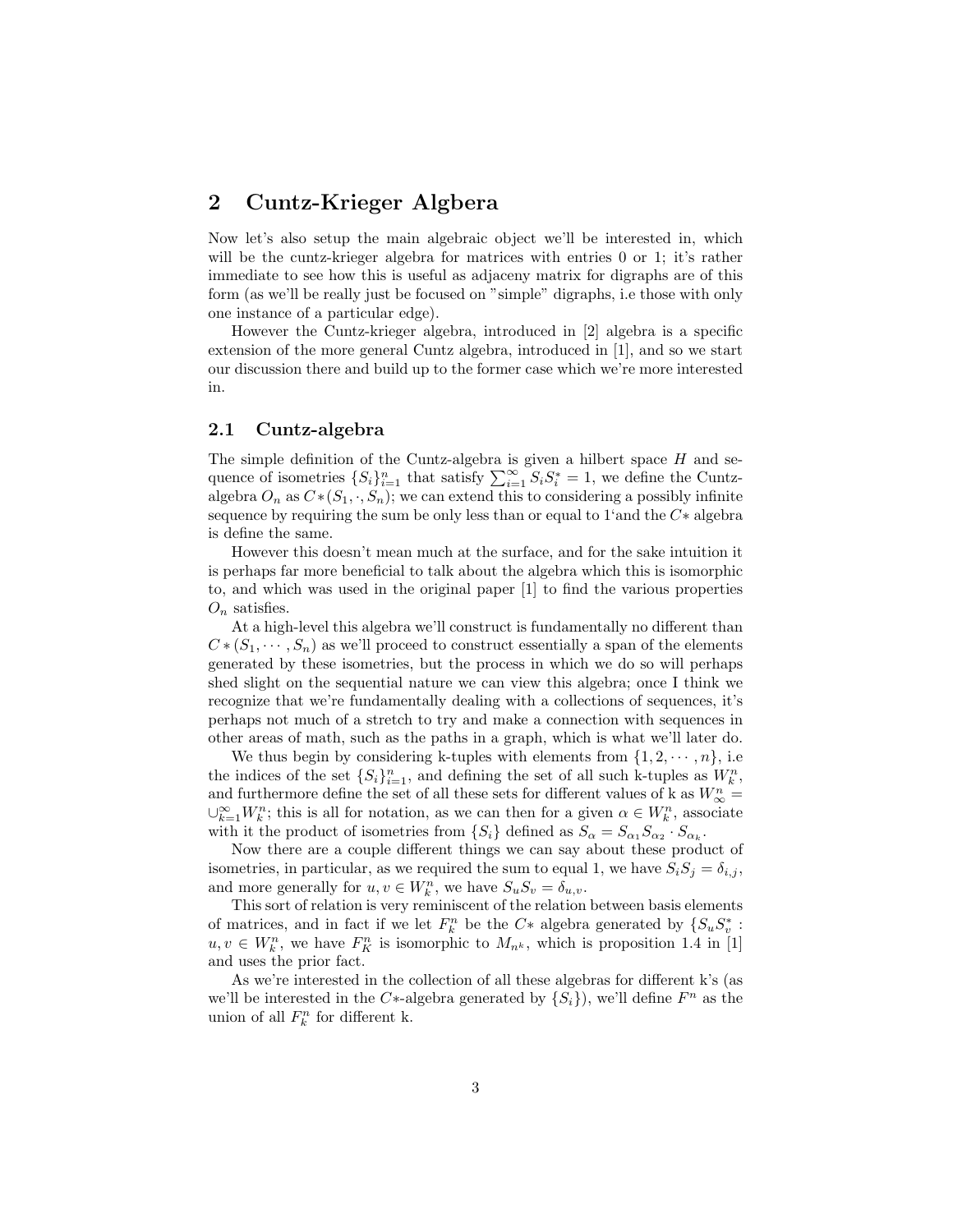Now, let us consider  $S_1$  and  $S_1^*$  to be special (for no real reason other than we can, all the holds for a general element), and let's call them  $V$  and  $V^-1$ respectively. It's then a proposition in [1] (proposition 1.7) that if we look at the algebra generated by  $\{S_i\}$  and  $\{S_i^*\}$  (star algebra generated by  $\{S_i\}$ ), defining this to be P, then for any  $A \in P$  we have  $A = \sum_{i=1}^{-1} V^i A_i + A_0 + \sum_{i=1}^{N} A_i V^i$ , where  $A_i \in F^n$  are in fact unique (that is there is only one such set); intuitively what this means is that we can think of any element in this star algebra as being associated with a particular collection of elements in  $F<sup>n</sup>$ , that is it is constructed by looking at the elements we generated for our algebras  $F_k^n$  for different k, which we really just constructed by looking at the sequences we can get from  $W_k^n$ , so it all boils down to the structure obtained by these sequences, which is quite appealing as this shows the underlying structure we need to reproduce to construct a specific instance of this algebra (which we'll shortly show leads to  $O_n$ ).

At this point, all we need to do is define a norm and then take the completion of P to obtain a C<sup>\*</sup>-algebra which is isomorphic to  $O_n$ ; for this we simply take the sup norm of  $\rho(X)$  ranging over  $X \in P$  where  $\rho$  is a star-representation of P on a seperable hilbert space; lastly taking the completion with respect to this norm we get the algebra  $L$ , which by proposition 1.11 in [1] we have is isomorphic to  $O_n$ .

There are several important theorems related to  $O_n$ , in particular there is theorem 1.12 which states the specific choice of  $S_i$  doesn't matter, which intuitively makes sense as we used these to construct basis elements for an algebra isomorphic to a matrix algebra, and so as any such set with the desired property would still lead to an algebra isomorphic to the  $M_{n^k}$ , we'd get by extension that they are all isomorphic to each other). There are also other properties such as  $O_n$  being simple, amongst some other interesting properties. However what we're really interested in the construction of this  $C^*$ -algebra as we wish to somehow assocated with directed graphs a  $C^*$ -algebra, so we will move past the various other interesting things about Cuntz-algebras.

So now we understand what the Cuntz algebra fundamentally is, and so move on to what we're particular intersted in, which are Cuntz-Krieger algberas.

#### 2.2 Cuntz-Krieger Algebra

The Cuntz-Krieger Algebra is constructed in an analagous way to the Cuntz algebra (perhaps best exemplified by the use of the same notation  $O_n$  for both), however the focus now is to construct such an algebra to be specific to a square n by n matrix A such that the entries of A are 0 or 1, and that no row/column is 0 (i.e at least one non-zero entry for each); in fact, as remarked in the paper [2], their construction does not change for general integer entries, but keeping to their original presentation let's focus with just 0 and 1 entries.

The technical way to do this is to move away from just isometries, and work with partial isometries, enforcing certain constraints that make them specific to the matrix. In particular, we consider a set of partial isometries  $S_{ii=1}^n$  in a Hilbert Space, satisfying the conditions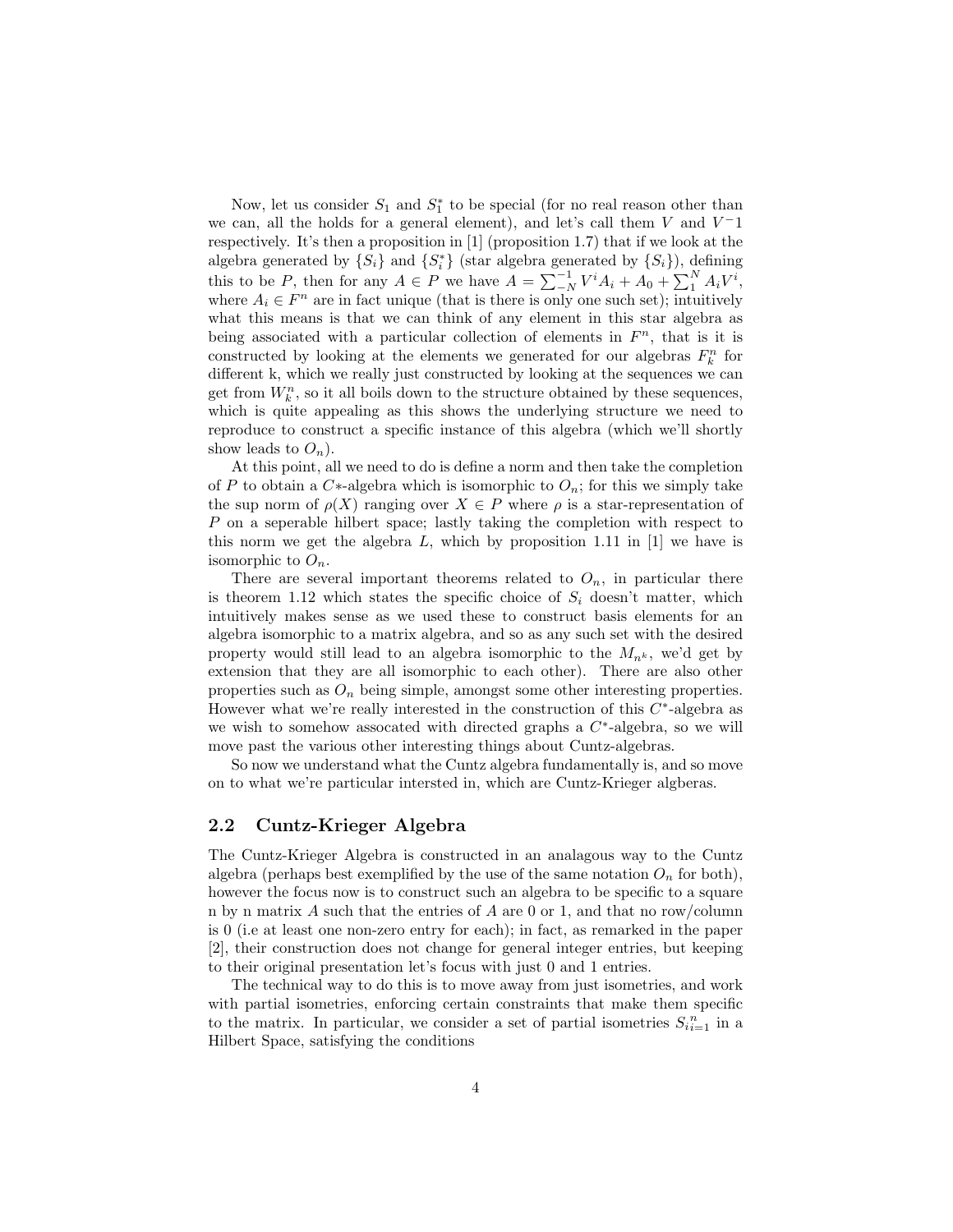1. 
$$
P_i P_j = 0, i \neq j
$$
  
2.  $Q_i = \sum_{j=1}^n A(i, j) P_j$ 

where  $P_i = S_i S_i^*$  and  $Q_i = S_i^* S_i$ ; note this later condition is what makes this specific to A. The Cuntz-Krieger algebra  $O_n$  is then simply the  $C^*$ -algebra generated by this set  $S_i$ , and to understand the structure we can once again focus on the algebras generated by specific products of this set; this analysis is quite analagous in its steps to what was illustrated above with the cuntz algebra, except with the need work with partial isometries, and so the technical details are slightly different.

In particular where before we looked at the  $C^*$ -algebra generated by products  $S_u S_v^*$ , we now define  $F_k$  to be the C<sup>\*</sup>-algebra generated by elements  $S_u P_i S_v$ with  $(u) = (v) = k$ ; the analogous relations here to what we had before is that  $S_u S_v^* = Q_u \delta_{u,v}$ , and  $P_i Q_u P_j = \delta_{i,j}$ , which together give us the relation we had before for just isometries. We then define  $F_A$  to be the closure of  $\bigcup F_k$ .

From this we then define P to be the star algebra generated from  $\{S_i\}$  as before and for any element  $X \in P$  we once again have an analogous equation to what we had before with  $X = \sum_{(v)\geq 1} X_v S_v^* + X_0 + \sum_{(u)\geq 1} S_u X_u$ , where  $X_v, X_0, X_u \in F_A.$ 

At this point we once again define a norm on  $P$  by taking the sup-norm over a ∗-representation of P over some separable hilbert space, and the completion of P with respect to this norm is the Cuntz-Krieger algebra  $O_n$ .

Once again we see that the fundamental algebraic structure are these algebras  $F_k$  generated by different sequences of the partial isometries, and so with the additional characterization with 0,1 matrices, it's perhaps clear that we should be able to apply this to digraphs by looking at their adjacency matrices.

## 3 Cuntz-Krieger algebra for Digraphs

At this point all we really need to construct a Cuntz-Krieger algebra is a square matrix, whose rows/columns are non-zero, and has integer entries. This is incredibly general, and when looking at normal graphs it's immediately clear that if we have a complete graph, that is one such that there is a path between any two vertices  $v_i$  and  $v_j$ , then it's adjacency matrix will have at least a single 1 in each row (and thus column by symmetry) as if not then it has no edges to any other vertex, and so the graph can't be complete; we can thus clearly associate a Cunts-Krieger Algebra to complete graphs.

This isn't what was done in [3], rather they consider a slight relaxation on the requirement for the matrix to have non-zero rows and columns, and construct a completely analagous algbera to the Cuntz-Krieger algebra based on the edge matrix (which is in fact the same under some conditions on the directed graph).

The relaxation is for condition 2 discussed in the previous section, where they only require it to be true when the edge matrix A has a non-zero row at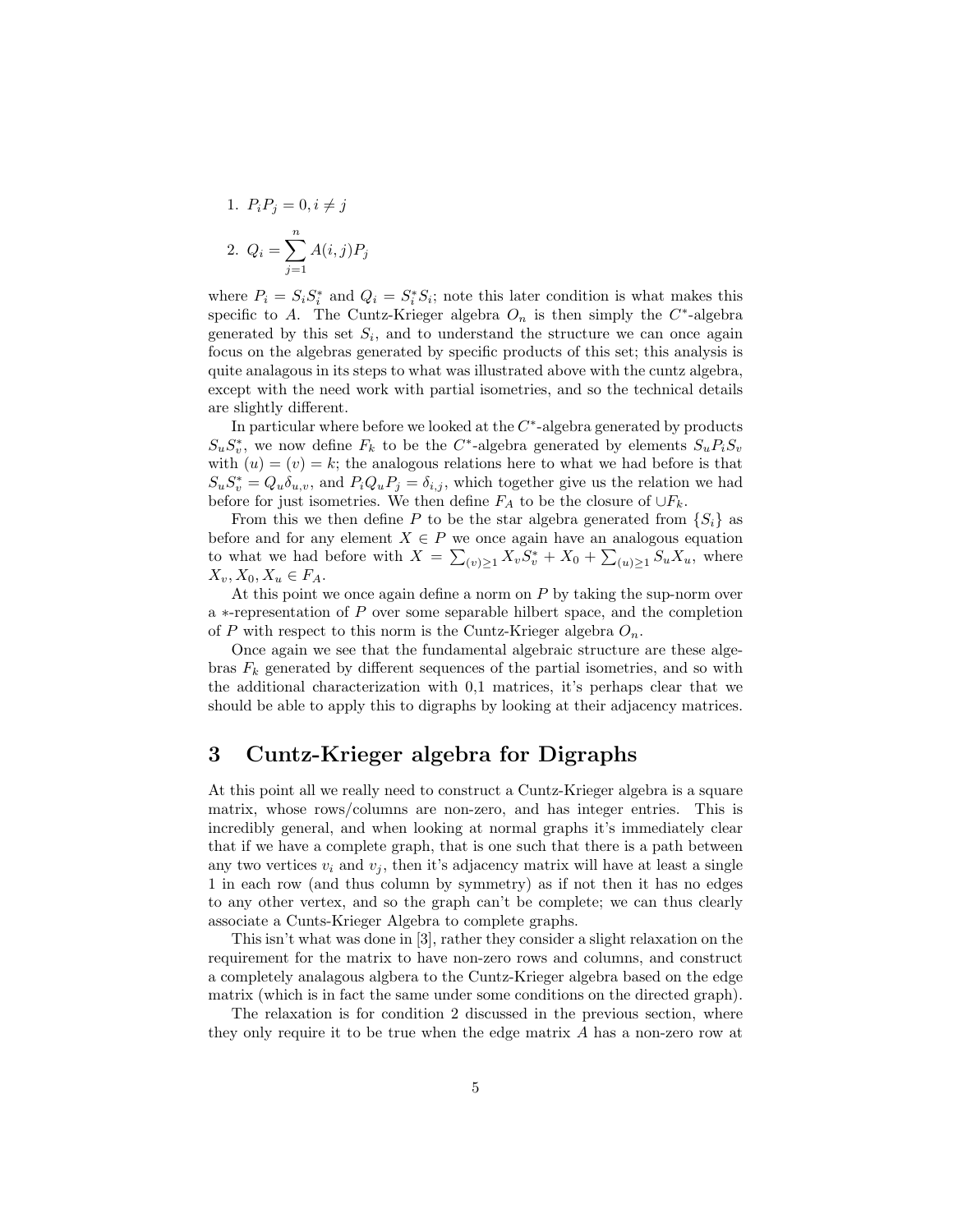index i. There are also several other additional modification required throughout the paper as they considered more general directed graphs and built to a digraph with the desired properties; we'll skip this, and go straight to considering digraphs that have no sinks (i.e no vertices with only in-edges), are locally finite (i.e number of in and out-edges for each vertex is finite), and that each loop has an exit (that is the vertex also has other edges to different vertices).

If we let  $E$  be such a directed graph (rather than the edges, to be consistent with the notation in [3]), and  $A_E$  it's edge matrix, then we can find a set of isometries  $\{S_e\}$  that satisfy the relaxed conditions, and we then associate to E the  $C^*$ -algebra  $C^*(E)$  generated by the elements of  $\{S_E\}$ ; the technical proof for this requires a bit a graph theory, a bit of representation theory, and a bit of ingenuity, and I suggest the reader read the paper for all the details, but the main theme was to first get something very close to what we want for a digraph (upto a representation) following the work for Cuntz-algebras, and then finding when this becomes exactly the canonical Cuntz-algebra.

All of this is to say that we can associate to these digraphs a Cuntz-Krieger C∗-algebra based on their edge matrix, and now the question is, what does this tell us about the graph?

#### 3.1 Loops and AF

The work and build up in [3] leads to the following dichotomoy summarized as corollary 3.10 in their work (note that cofinal simply means connected but in the specific sense of what paths are for directed graph ):

**Corollary.** Let  $E$  be a locally finite graph which has no sinks, is cofinal, and is such that every loop has an exit. Then  $C^*(E)$  is simple, and

- 1. if E has no loops, then  $C^*(E)$  is AF
- 2. if E has a loop, then  $C(E)$  is purely infinite

The proofs for both are quite interesting, and are definitely worth a look; I will omit them here, as they are essentially the main results of the paper and are quite involved to prove but it requires both insights from analyzing various graph constructions and algebraic tools.

### 4 Conclusion

Though we haven't completely explained the proof for this final corollary that links loops in digraphs and whether their associated  $C^*$ -algebra is AF or not, hopefully the discussion about the sequential nature of the Cuntz algebras illuminates why someone would have looked at them in the first place. There was also the remark at the beginning of section 4 about how we can immediately apply a Cuntz-Krieger algebra to a normal connected graph, and in fact I have yet to read a paper that investigates this, which is perhaps an interesting direction for some future work (or a summer project).